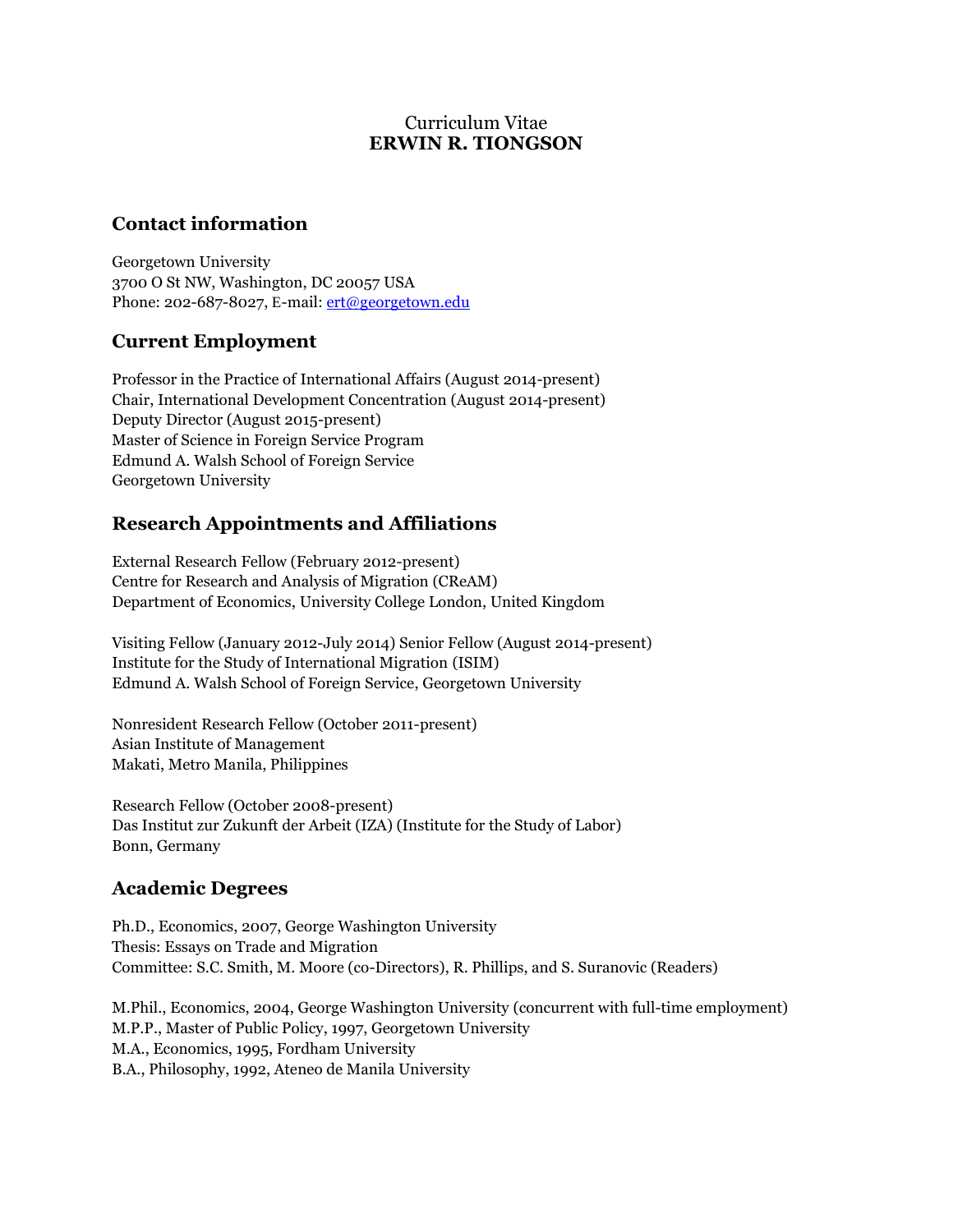### **Selected Previous Employment**

Senior Economist (January 2013-July 2014) Latin America and the Caribbean Region The World Bank, Washington, DC, USA

Associate Professor (October 2009-September 2011) Asian Institute of Management Metro Manila, Philippines

Senior Economist (July 2007-2012) (On external leave, October 2009-September 2011) Europe and Central Asia Region The World Bank, Washington, DC, USA

Economist (April 2005-June 2007) Young Professionals Program (Economist) (August 2004 – March 2005) Europe and Central Asia Region The World Bank, Washington, DC, USA

Young Professionals Program (Economist) (September 2003 – July 2004) Poverty Reduction and Economic Management (central unit) The World Bank, Washington, DC, USA

Senior Research Officer (1998-2003), Research Officer (1997) (concurrent with MPhil/PhD program) Fiscal Affairs Department International Monetary Fund, Washington, DC, USA

Teaching Assistant (August 1995 – May 1997), Quantitative Methods I and II Georgetown Public Policy Institute Georgetown University, Washington, DC, USA

Research Assistant (October 1996-July 1997, part-time) Education Policy Center The Urban Institute, Washington, DC, USA

Research Assistant (November 1996-August 1997, part-time) Overseas Development Council, Washington, DC, USA

Research Assistant (January 1996-September 1996, part-time) Independent Sector, Washington, DC, USA

Graduate Intern (June 1995-August 1995) Office of Tax Policy, Department of Finance, New York City Hall, New York, NY, USA

Research Assistant (August 1994-August-1995) Economics Department Fordham University, Bronx, NY, USA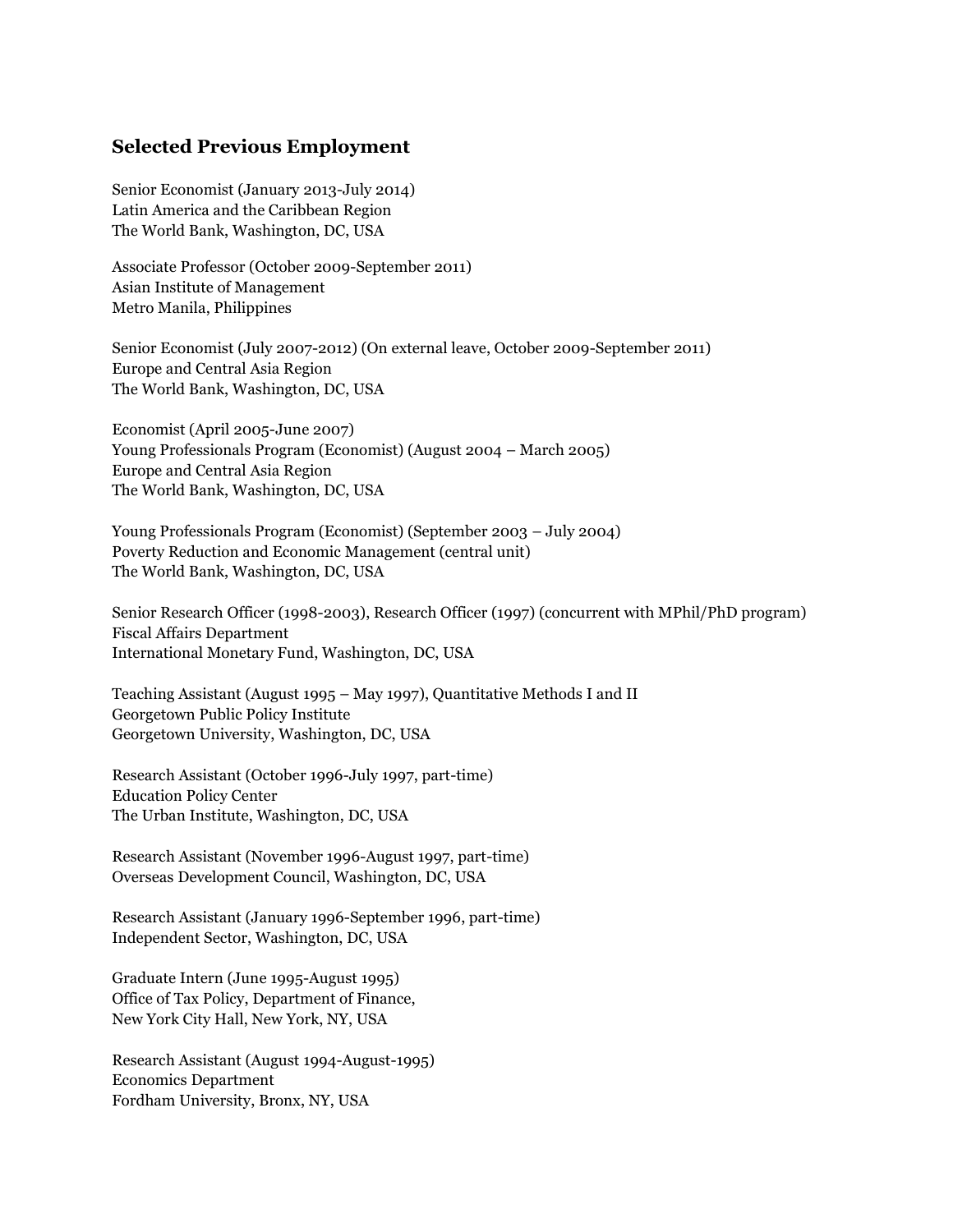Assistant Instructor (June 1992-March 1994) Philosophy Department Ateneo de Manila University, Quezon City, Philippines

# **Other Activities**

Session Organizer, "Providing Portable Unemployment Insurance to Overseas Workers" (Sept 2010) Global Economic Symposium (GES) 2010 Istanbul, Turkey

## **Research**

### *Books*

*Back to Work: Growing with Jobs in Europe and Central Asia* (2013) (Washington: World Bank) (with Omar Arias and others).

*The Crisis Hits Home: Stress Testing Households in Europe and Central Asia* (2010) (Washington: World Bank) (with N. Sugawara, V. Sulla, A. Taylor, and others).

*Growth, Poverty and Inequality: Eastern Europe and the Former Soviet Union* (2005) (Washington: The World Bank) (with Asad Alam and others).

#### *Book Chapters*

"Is Mexico on the Path to Shared Prosperity?" in Louise Cord, et al, eds., *Shared Prosperity and Poverty Eradication in Latin America and the Caribbean* (Washington: World Bank, 2015) (with Kiyomi Cadena and Kinnon Scott)

"Mortgage Finance in Central and Eastern Europe: Opportunity or Burden?" in Robert Cull, Asli Demirgüç-Kunt and Jonathan Morduch, eds., *Banking the World; Empirical Foundations of Financial Inclusion* (Cambridge: MIT Press, 2012) (with Katie Kibuuka and Thorsten Beck).

"Internal Labor Mobility in Central Europe and the Baltic Region: Evidence from Labor Force Surveys," in Caroleo, F.E. and F. Pastore, eds. *The Labour Market Impact of the EU Enlargements: A New Regional Geography of Europe?* (Heidelberg: Physica Verlag, 2010) (with P. Paci and others).

"Education Policy Reforms," in S. Paternostro and A. Coudouel, eds., *Analyzing the distributional impact of reforms* (Washington: World Bank, 2005).

"Utility Reforms," in S. Paternostro and A. Coudouel, eds., *Analyzing the distributional impact of reforms* (Washington: World Bank, 2005) (with Vivien Foster and Caterina Laderchi).

"Foreign Aid and Revenue Response: Does the Composition of Aid Matter?" in Gupta, Clements, and Inchauste, eds., *Helping Countries Develop: The Role of the Fiscal Policy* (Washington: IMF, 2004) (with S. Gupta, B. Clements, A. Pivovarsky).

"Corruption and the provision of education and health services," in *The Political Economy of Corruption*, Arvind K. Jain, ed. (London: Routledge, 2001): 111-41. (with S. Gupta and H. Davoodi). Reprinted in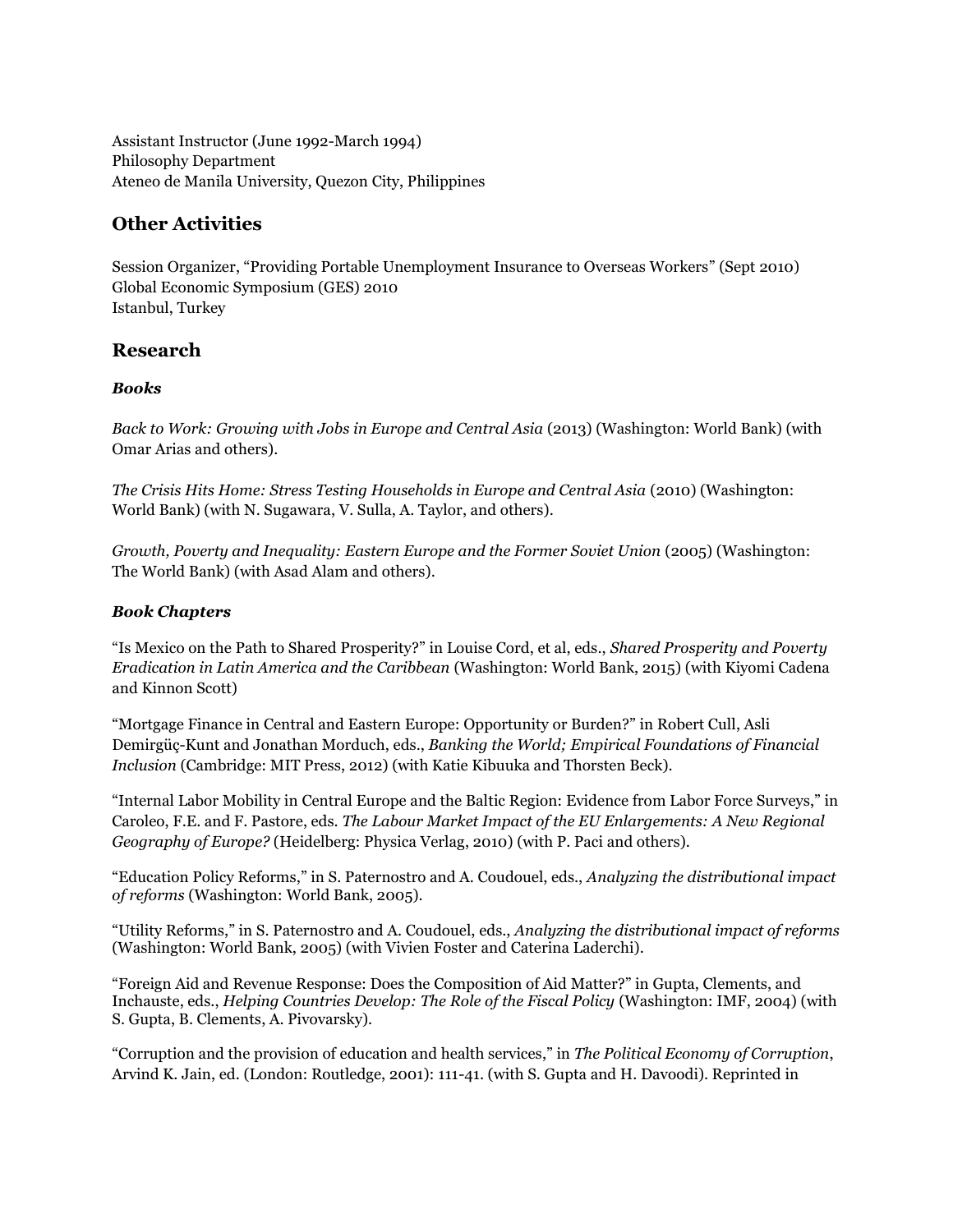*Governance, Corruption, and Economic Performance,* G. Abed and S. Gupta, eds., (Washington: International Monetary Fund, 2002).

"Asia-Pacific Economic Security: A Global Perspective," in *A Pacific Peace: Issues and Response*, Hassan, M.J., ed. (Kuala Lumpur: ISIS Malaysia, 1998): 91-108 (with John W. Sewell).

#### *Selected Journal Articles*

"Directing remittances to education with soft and hard commitments: Evidence from a lab-in-the-field experiment and new product take-up among Filipino migrants in Rome," *Journal of Economic Behavior and Organization*, Volume 111, March 2015, Pages 197–208 (with Giuseppe de Arcangelis, Majlinda Joxheb, David McKenziec, and Dean Yang)

"Gender Differences in Earnings and Labor Supply in Early Career: Evidence from Kosovo's School-to-Work Transition Survey" *IZA Journal of Labor & Development*, Vol. 2, No. 5 (July 2013) (with Francesco Pastore and Sarosh Sattar).

"The self-employment experience of immigrants: evidence from the US General Social Survey, 1977- 2004" *International Journal of Entrepreneurship and Small Business*, Volume 16, Number 3 (2012).

"Subjective Perceptions of Financing Constraints: How Well Do They Reflect Credit Market Conditions?" *Emerging Markets Review,* Vol. 11, No. 2 (June 2010) (with L. Bouton).

"Benefit Incidence of Public Education and Health Spending Worldwide: Evidence from a New Database" *Poverty and Public Policy*, Vol. 2, No. 2 (2010) (with H. Davoodi and S. Asawanuchit).

"What Is the Value of (My and My Family's) Good Health?" *Kyklos*, Vol. 62, No. 4 (November 2009) (with L. de Mello).

"Attitudes to Equality: The Socialist Legacy Revisited," *Comparative Economic Studies,* Vol. 51, No. 3: (September 2009) (with M. Murthi).

"Returns to Education in the Economic Transition: A Systematic Assessment Using Comparable Data," *Economics of Education Review*, Vol. 27, No. 6 (December 2008) (with L. Flabbi and S. Paternostro).

"How Does the Composition of Public Spending Matter?" *Oxford Development Studies*, Vol. 35, No. 1 (March 2007) (with Anand Rajaram and Stefano Paternostro).

"The impact of energy price changes in Moldova," *Problems of Economic Transition*, Vol. 49, No. 10: pp. 5-40 (2007) (with Iaroslav Baclajanschi and others).

"Income Inequality and Redistributive Government Spending," *Public Finance Review*, Vol. 34, No. 3 (May 2006) (with Luiz de Mello).

"What Sustains Fiscal Consolidations in Emerging Market Countries?" *International Journal of Finance & Economics*, Vol. 10, No. 4 (October 2005) (with E. Baldacci and others).

"Foreign Aid and Consumption Smoothing: Evidence from Global Food Aid," *Review of Development Economics*, Vol. 8, No. 3 (August 2004), pp. 379-90 (with S. Gupta and B. Clements).